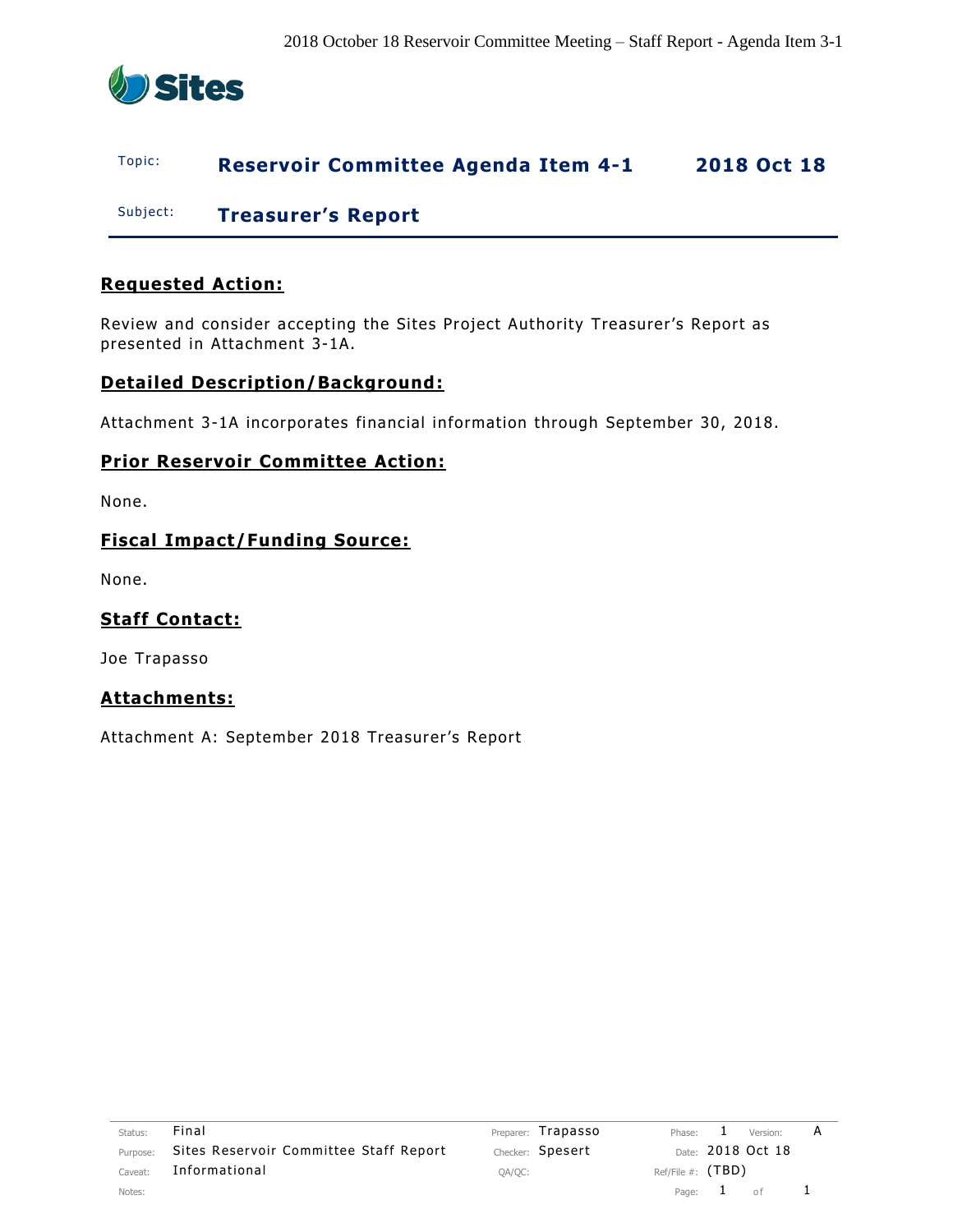#### SITES JOINT POWERS AUTHORITY **TREASURER'S REPORT** September 30, 2018

| TOTAL CASH ON HAND<br>September 30, 2018           |            |          |                          | \$<br>4,661,728.58  |
|----------------------------------------------------|------------|----------|--------------------------|---------------------|
| <b>Savings Account Ending Balance</b>              | 09/30/2018 |          |                          | \$<br>4,460,515.75  |
| <b>Transfers to Checking</b>                       |            | \$       | (400,000.00)             |                     |
| <b>Transfers from Checking</b>                     |            |          |                          |                     |
| Interest Earned                                    |            | \$       | 188.23                   |                     |
| <b>Beginning Balance</b><br>09/01/2018             |            |          |                          | \$<br>4,860,327.52  |
| <b>Savings Account-U.S. Bank</b>                   |            |          |                          |                     |
|                                                    |            |          |                          |                     |
| <b>Checking Account Ending Balance</b>             | 09/30/2018 |          |                          | \$<br>201,212.83    |
| <b>Transferred from Savings Account</b>            |            |          |                          | \$<br>400,000.00    |
| <b>TOTAL DISBURSED</b>                             |            |          |                          | \$<br>(467, 799.85) |
| Professional Fees-Legal Services                   |            | \$       | (18, 243.94)             |                     |
| Professional Fees-Financial Modeling               |            | \$       | (12, 291.47)             |                     |
| Professional Fees-Engineering & Technical          |            | \$       | (41, 232.79)             |                     |
| Professional Fees-Environmental                    |            | \$       | (123, 443.64)            |                     |
| Professional Fees-Outreach                         |            | \$       | (17, 703.70)             |                     |
| Professional Fees-Env Mgr/Permit Manager           |            | \$       | (36,986.62)              |                     |
| Professional Fees-Municipal Advisor                |            | \$       | (125, 471.50)            |                     |
| <b>Office Expenses</b>                             |            | \$<br>\$ | (28, 635.41)<br>(528.86) |                     |
| <b>Business/Comm Manager</b><br>Program Op Manager |            | \$       | (17, 305.05)             |                     |
| <b>General Manager</b>                             |            | \$       | (34, 712.82)             |                     |
| <b>Computer Service</b>                            |            | \$       | (3,490.61)               |                     |
| <b>Administrative Support</b>                      |            | \$       | (4,762.80)               |                     |
| <b>Accounting Fees</b>                             |            | \$       | (2,990.64)               |                     |
| DISBURSED:                                         |            |          |                          |                     |
| <b>TOTAL RECEIVED</b>                              |            |          |                          | \$<br>83,572.50     |
| Reservoir Revenue                                  |            | \$       |                          |                     |
| Membership Revenue                                 |            | \$       | 83,572.50                |                     |
| <b>RECEIVED:</b>                                   |            |          |                          |                     |
| 09/01/2018<br><b>Beginning Balance</b>             |            |          |                          | \$<br>185,440.18    |
| <b>Checking Account-U.S. Bank</b>                  |            |          |                          |                     |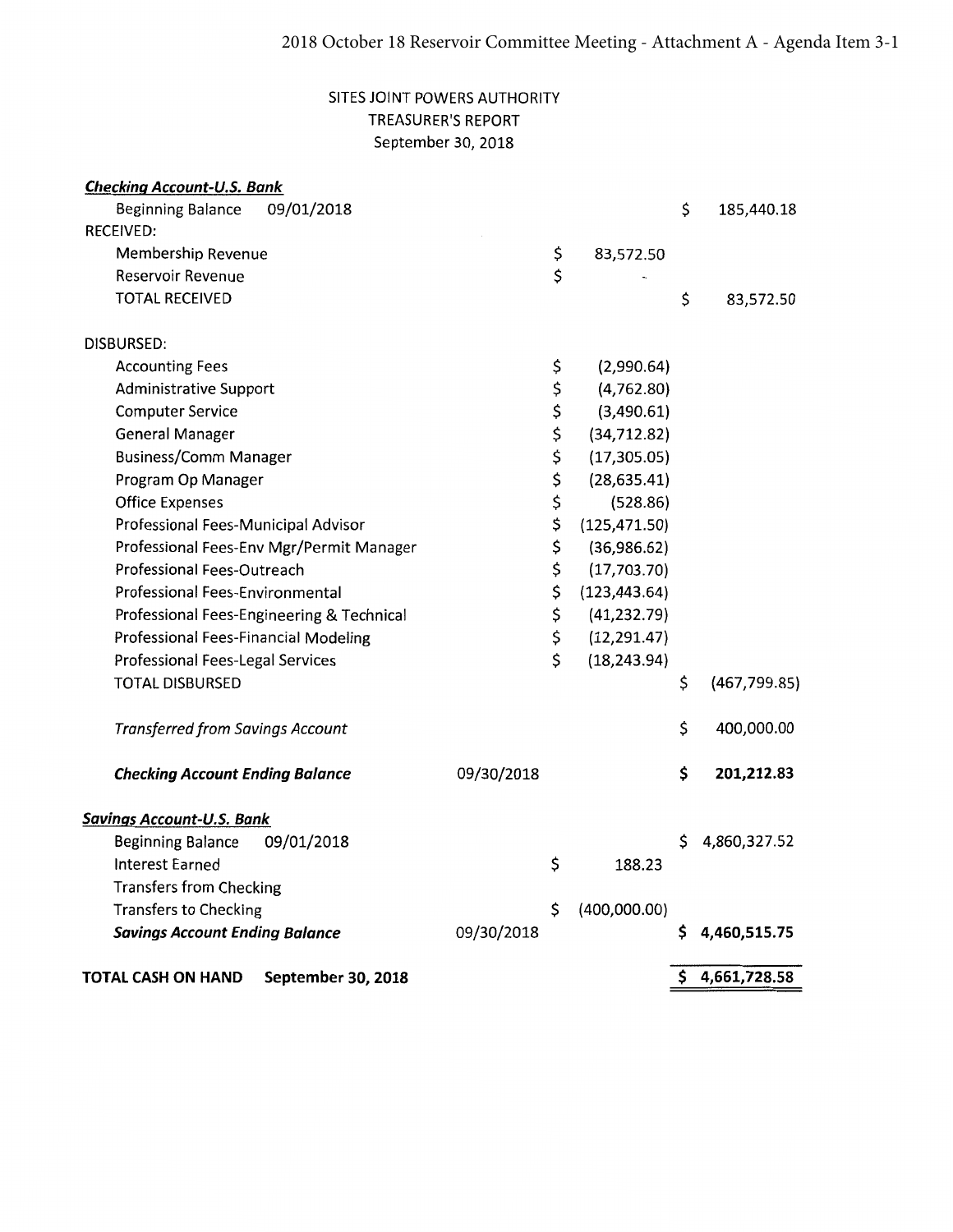## Sites Project Joint Powers Authority<br>Transactions by Account

 $\sim$ 

#### As of September 30, 2018

| <b>Type</b>                          | Date       | Num    | Name                        | Memo                         | <b>Debit</b> | Credit     | <b>Balance</b> |
|--------------------------------------|------------|--------|-----------------------------|------------------------------|--------------|------------|----------------|
| <b>US Bank Savings Account</b>       |            |        |                             |                              |              |            | 4,860,327.52   |
| General Journal                      | 09/10/2018 | $9-1C$ |                             | <b>Transfer from Savings</b> |              | 400,000.00 | 4,460,327.52   |
| Deposit                              | 09/28/2018 |        |                             | <b>US Bank Interest</b>      | 188.23       |            | 4,460,515.75   |
| <b>Total US Bank Savings Account</b> |            |        |                             |                              | 188.23       | 400,000.00 | 4,460,515.75   |
| <b>US Bank Checking</b>              |            |        |                             |                              |              |            | 185,440.18     |
| Deposit                              | 09/04/2018 |        |                             | Colusa County WD             | 55.715.00    |            | 241, 155. 18   |
| General Journal                      | 09/10/2018 | $9-1C$ |                             | <b>Transfer from Savings</b> | 400,000.00   |            | 641,155.18     |
| <b>Bill Pmt-Check</b>                | 09/11/2018 | 1587   | <b>Adept Solutions Inc.</b> |                              |              | 3,490.61   | 637,664.57     |
| <b>Bill Pmt - Check</b>              | 09/11/2018 | 1588   | AECOM Technical             |                              |              | 41,232.79  | 596,431.78     |
| <b>Bill Pmt-Check</b>                | 09/11/2018 | 1589   | CH2M Hill Enginee           |                              |              | 123.443.64 | 472,988.14     |
| <b>Bill Pmt - Check</b>              | 09/11/2018 | 1590   | Gerald E Johns              |                              |              | 2,000.00   | 470,988.14     |
| <b>Bill Pmt-Check</b>                | 09/11/2018 | 1591   | J.C. Watson, Inc.           |                              |              | 34.712.82  | 436,275.32     |
| <b>Bill Pmt-Check</b>                | 09/11/2018 | 1592   | JB Comm, Inc.               |                              |              | 17.703.70  | 418,571.62     |
| <b>Bill Pmt -Check</b>               | 09/11/2018 | 1593   | KCoe Isom, LLP              |                              |              | 2.990.64   | 415,580.98     |
| <b>Bill Pmt - Check</b>              | 09/11/2018 | 1594   | Larsen Wurzel & A           |                              |              | 12.291.47  | 403,289.51     |
| <b>Bill Pmt - Check</b>              | 09/11/2018 | 1595   | M.R. Cleaning Serv          |                              |              | 300.00     | 402,989.51     |
| <b>Bill Pmt - Check</b>              | 09/11/2018 | 1596   | Montague DeRose             |                              |              | 125,471.50 | 277,518.01     |
| <b>Bill Pmt -Check</b>               | 09/11/2018 | 1597   | RDJT Associates Inc.        |                              |              | 36,986.62  | 240,531.39     |
| <b>Bill Pmt - Check</b>              | 09/11/2018 | 1598   | Recology Butte Col          |                              |              | 27.70      | 240,503.69     |
| <b>Bill Pmt-Check</b>                | 09/11/2018 | 1599   | Rush Personnel Se           |                              |              | 4.762.80   | 235,740.89     |
| <b>Bill Pmt -Check</b>               | 09/11/2018 | 1600   | <b>Spesert Consulting</b>   |                              |              | 17,305.05  | 218,435.84     |
| <b>Bill Pmt - Check</b>              | 09/11/2018 | 1601   | Trapasso Consultin          |                              |              | 28.635.41  | 189,800.43     |
| <b>Bill Pmt - Check</b>              | 09/11/2018 | 1602   | US Bank C/C                 |                              |              | 201.16     | 189,599.27     |
| <b>Bill Pmt - Check</b>              | 09/11/2018 | 1603   | Young Wooldridge            |                              |              | 16,243.94  | 173,355.33     |
| Deposit                              | 09/26/2018 |        |                             | Maxwell Irrigation District  | 27.857.50    |            | 201,212.83     |
| <b>Total US Bank Checking</b>        |            |        |                             |                              | 483 572 50   | 467.799.85 | 201,212.83     |
| <b>TOTAL</b>                         |            |        |                             |                              | 483,760.73   | 867,799.85 | 4,661,728.58   |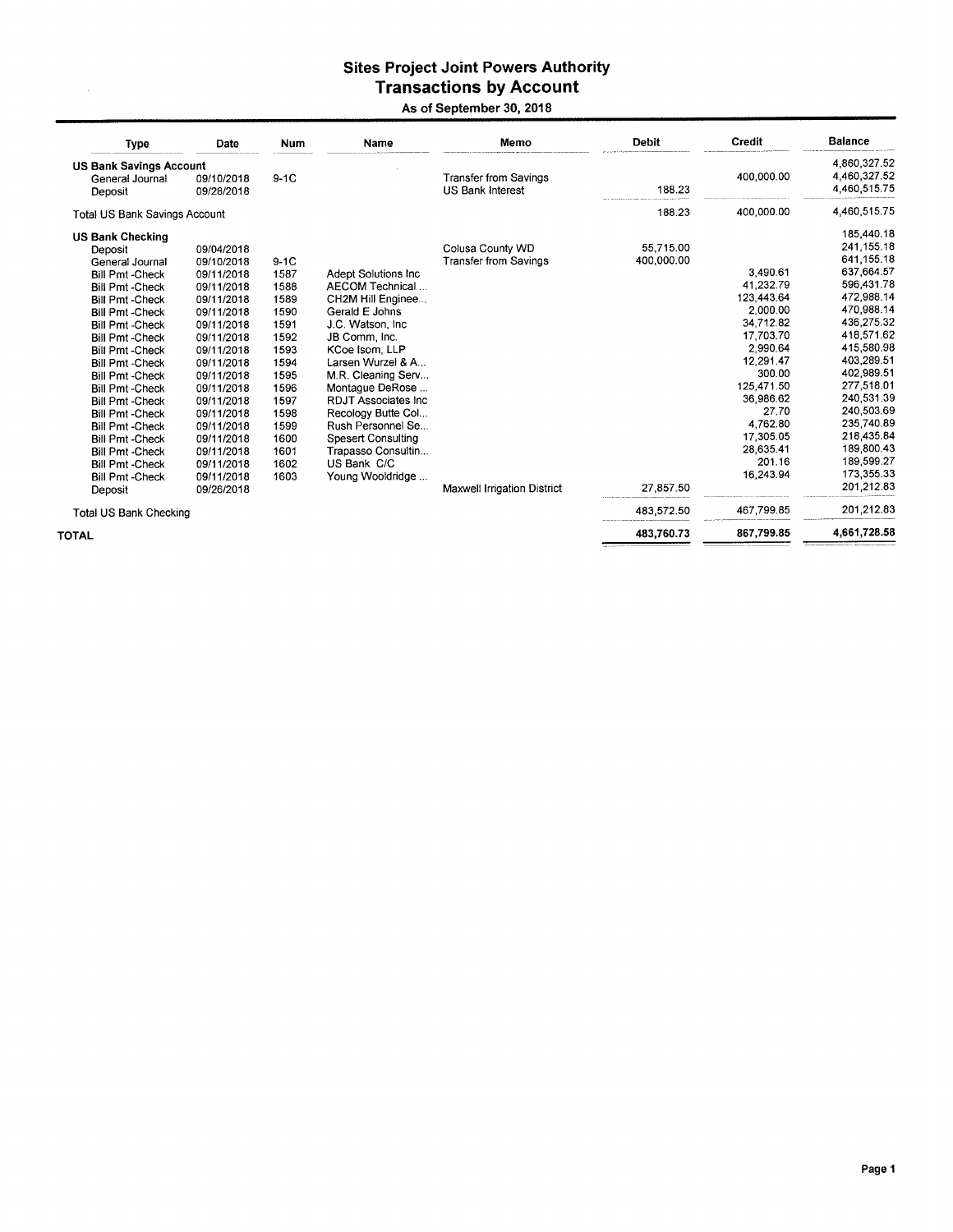#### **Sites Project Joint Powers Authority Balance Sheet** As of September 30, 2018

|                                                           | Sep 30, 18    |
|-----------------------------------------------------------|---------------|
| <b>ASSETS</b>                                             |               |
| <b>Current Assets</b>                                     |               |
| <b>Checking/Savings</b><br><b>US Bank Savings Account</b> | 4,460,515.75  |
| <b>US Bank Checking</b>                                   | 201,212.83    |
| <b>Total Checking/Savings</b>                             | 4,661,728.58  |
| <b>Accounts Receivable</b>                                |               |
| <b>Accounts Rec Members</b>                               |               |
| <b>Membership - Authority</b>                             | 49,180.67     |
| Membership - Reservoir                                    | 21,560.00     |
| <b>Total Accounts Rec Members</b>                         | 70,740.67     |
| <b>Total Accounts Receivable</b>                          | 70,740.67     |
| <b>Other Current Assets</b>                               |               |
| <b>Prepaid Expenses</b>                                   | 1,637.24      |
| <b>Total Other Current Assets</b>                         | 1,637.24      |
| <b>Total Current Assets</b>                               | 4,734,106.49  |
| <b>TOTAL ASSETS</b>                                       | 4,734,106.49  |
| <b>LIABILITIES &amp; EQUITY</b>                           |               |
| Liabilities                                               |               |
| <b>Current Liabilities</b>                                |               |
| <b>Accounts Payable</b>                                   |               |
| <b>Accounts Payable</b>                                   | 441,263.71    |
| <b>Total Accounts Payable</b>                             | 441,263.71    |
| <b>Total Current Liabilities</b>                          | 441,263.71    |
| Long Term Liabilities                                     |               |
| <b>Deferred Revenue</b>                                   |               |
| <b>Prepaid Membership Accounts</b>                        | 27,852.50     |
| <b>Total Deferred Revenue</b>                             | 27,852.50     |
| <b>Total Long Term Liabilities</b>                        | 27,852.50     |
| <b>Total Liabilities</b>                                  | 469,116.21    |
| Equity                                                    |               |
| <b>Net Assets</b>                                         | 1,929,216.58  |
| <b>Retained Earnings</b>                                  | 5,219,750.55  |
| Net Income                                                | -2.883,976.85 |
| <b>Total Equity</b>                                       | 4,264,990.28  |
| TOTAL LIABILITIES & EQUITY                                | 4,734,106.49  |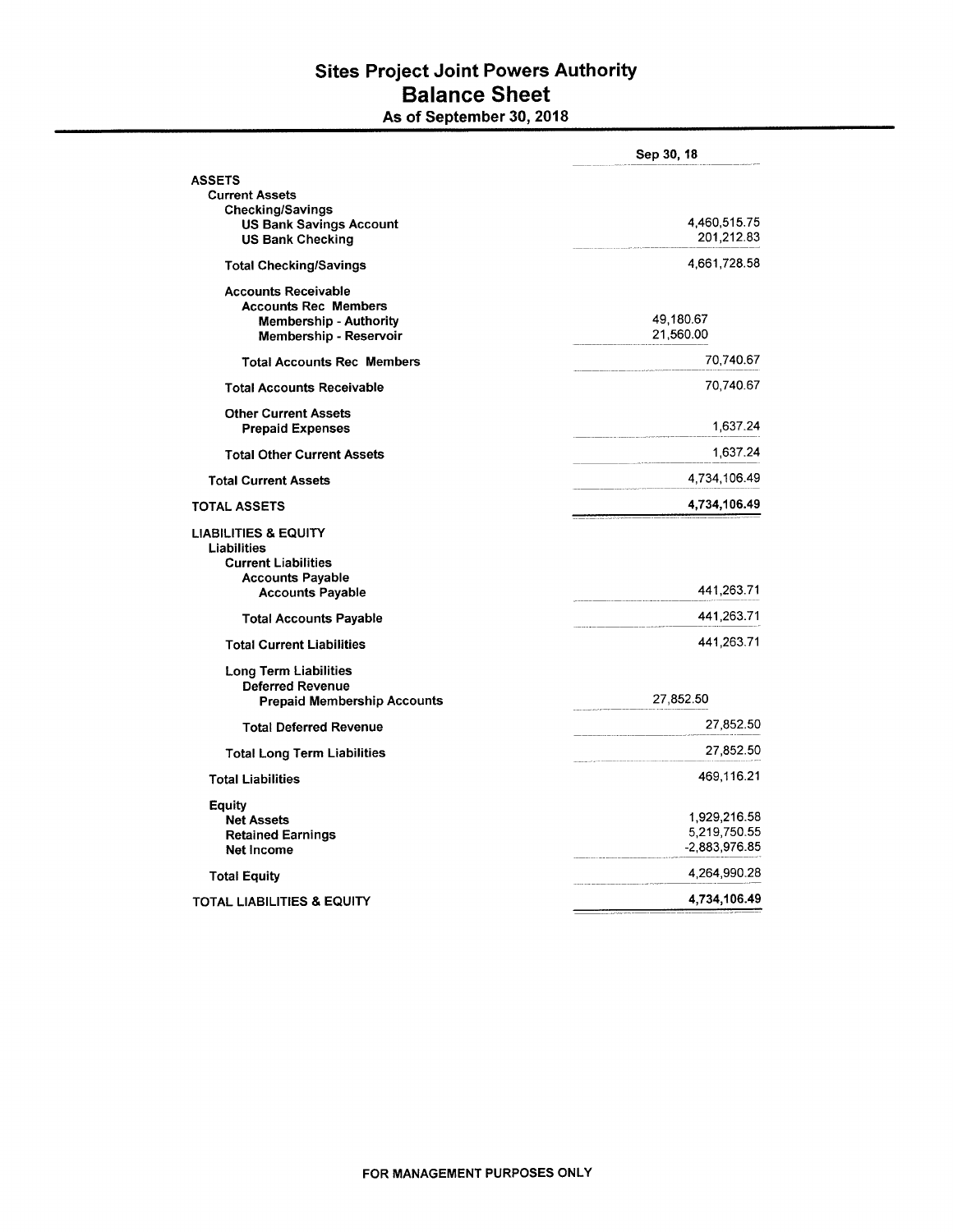## Sites Project Joint Powers Authority<br>A/R Aging Summary

| As of September 30, 2018 |  |  |  |
|--------------------------|--|--|--|
|--------------------------|--|--|--|

|                                       | Current | - 30                                                                                                                                                                                                                                   | $31 - 60$ | $61 - 90$ | > 90                                                                           | TOTAL                                                                                       |
|---------------------------------------|---------|----------------------------------------------------------------------------------------------------------------------------------------------------------------------------------------------------------------------------------------|-----------|-----------|--------------------------------------------------------------------------------|---------------------------------------------------------------------------------------------|
| <b>LaGrande Water</b>                 | 0.00    | 0.00                                                                                                                                                                                                                                   | 0.00      | 0.00      | 25.161.56                                                                      | 25.161.56                                                                                   |
| <b>Proberta Water District</b>        | 0.00    | 0.00                                                                                                                                                                                                                                   | 0.00      | 0.00      | 4.721.61                                                                       | 4.721.61                                                                                    |
| <b>Sacramento County Water Agency</b> | 0.00    | 0.00                                                                                                                                                                                                                                   | 0.00      | 0.OO      | 27.857.50                                                                      | 27,857.50                                                                                   |
| <b>Yolo County Flood Control</b>      | 0.00    | 0.00<br>produced and a control to the control of the control of the control of the control of the control of the control of the control of the control of the control of the control of the control of the control of the control of t | 0.00      | 0.00      | 13.000.00<br>construction of the four series of a first and series of the con- | 13.000.00<br>with a six and the contract of the contract of the contract of the contract of |
| <b>TOTAL</b>                          | 0.00    | 0.00                                                                                                                                                                                                                                   | 0.00      | 0.00      | 70.740.67                                                                      | 70.740.67                                                                                   |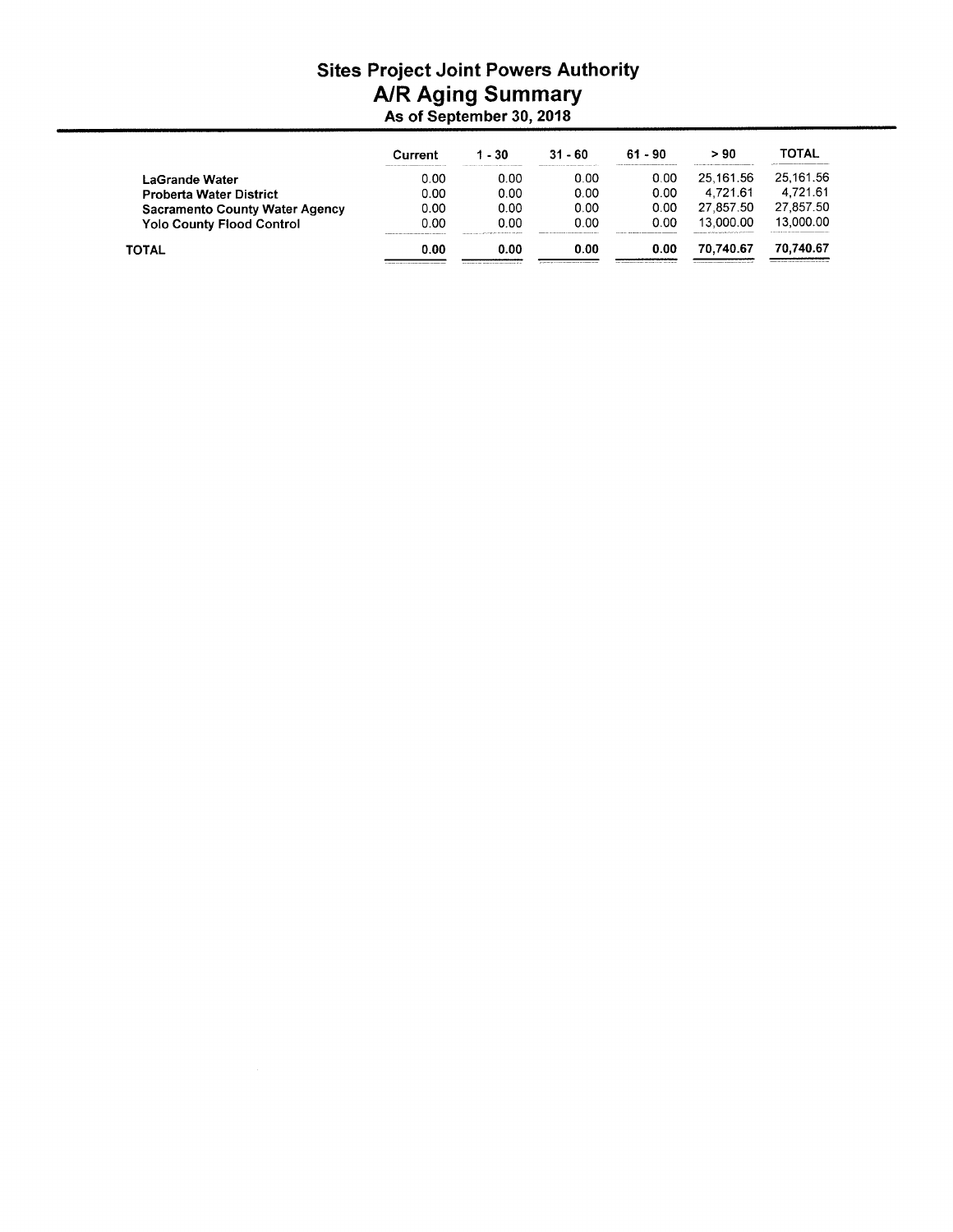# Sites Project Joint Powers Authority<br>A/P Aging Summary<br>As of September 30, 2018

|                                                  | Current    | $1 - 30$   | $31 - 60$ | $61 - 90$ | > 90 | <b>TOTAL</b> |
|--------------------------------------------------|------------|------------|-----------|-----------|------|--------------|
| <b>ACWA</b>                                      | 2,183.00   | 0.00       | 0.00      | 0.00      | 0.00 | 2,183.00     |
| <b>Adept Solutions Inc.</b>                      | 943.44     | 0.00       | 0.00      | 0.00      | 0.00 | 943.44       |
| <b>AECOM Technical Services, Inc.</b>            | 0.00       | 14,541.32  | 0.00      | 0.00      | 0.00 | 14,541.32    |
| <b>Capital Project Strategies, LLC</b>           | 450.00     | 0.00       | 0.00      | 0.00      | 0.00 | 450.00       |
| <b>Gerald E Johns</b>                            | 1.875.00   | 0.00       | 0.00      | 0.00      | 0.00 | 1,875.00     |
| Golden State Risk Management                     | 10.00      | 0.00       | 0.00      | 0.00      | 0.00 | 10.00        |
| ICF Jones & Stokes Inc.                          | 22.008.75  | 128,222.11 | 0.00      | 0.00      | 0.00 | 150,230.86   |
| J.C. Watson, Inc.                                | 34,614.07  | 0.00       | 0.00      | 0.00      | 0.00 | 34,614.07    |
| JB Comm, Inc.                                    | 15,582.69  | 0.00       | 0.00      | 0.00      | 0.00 | 15,582.69    |
| Johnson Printing & Design, Inc.                  | 0.00       | 114.97     | 0.00      | 0.00      | 0.00 | 114.97       |
| KCoe Isom, LLP                                   | 2,465.17   | 0.00       | 0.00      | 0.00      | 0.00 | 2,465.17     |
| Larsen Wurzel & Associates, Inc.                 | 3,621.99   | 0.00       | 0.00      | 0.00      | 0.00 | 3,621.99     |
| <b>M.R. Cleaning Services</b>                    | 100.00     | 0.00       | 0.00      | 0.00      | 0.00 | 100.00       |
| <b>Maximun Pest Control</b>                      | 130.00     | 0.00       | 0.00      | 0.00      | 0.00 | 130.00       |
| <b>Montague DeRose and Associates, LLC</b>       | 84,810.53  | 0.00       | 0.00      | 0.00      | 0.00 | 84,810.53    |
| <b>Mt Shasta Spring Water</b>                    | 49.25      | 0.00       | 0.00      | 0.00      | 0.00 | 49.25        |
| <b>Perkins Coie LLP</b>                          | 7,265.70   | 0.00       | 0.00      | 0.00      | 0.00 | 7,265.70     |
| <b>RDJT Associates Inc.</b>                      | 35.796.63  | 0.00       | 0.00      | 0.00      | 0.00 | 35,796.63    |
| <b>Recology Butte Colusa Counties</b>            | 34.63      | 0.00       | 0.00      | 0.00      | 0.00 | 34.63        |
| <b>Rush Personnel Services, Inc.</b>             | 3,946.95   | 0.00       | 0.00      | 0.00      | 0.00 | 3,946.95     |
| <b>Spesert Consulting</b>                        | 17,114.25  | 0.00       | 0.00      | 0.00      | 0.00 | 17,114.25    |
| <b>Stradling Yocca Carlson &amp; Rauth, Inc.</b> | 29,215.22  | 0.00       | 0.00      | 0.00      | 0.00 | 29,215.22    |
| <b>Trapasso Consulting Services</b>              | 28,523.58  | 0.00       | 0.00      | 0.00      | 0.00 | 28,523.58    |
| US Bank C/C                                      | 320.51     | 0.00       | 0.00      | 0.00      | 0.00 | 320.51       |
| Young Wooldridge LLP                             | 7,323.95   | 0.00       | 0.00      | 0.00      | 0.00 | 7,323.95     |
| <b>TOTAL</b>                                     | 298.385.31 | 142,878.40 | 0.00      | 0.00      | 0.00 | 441,263.71   |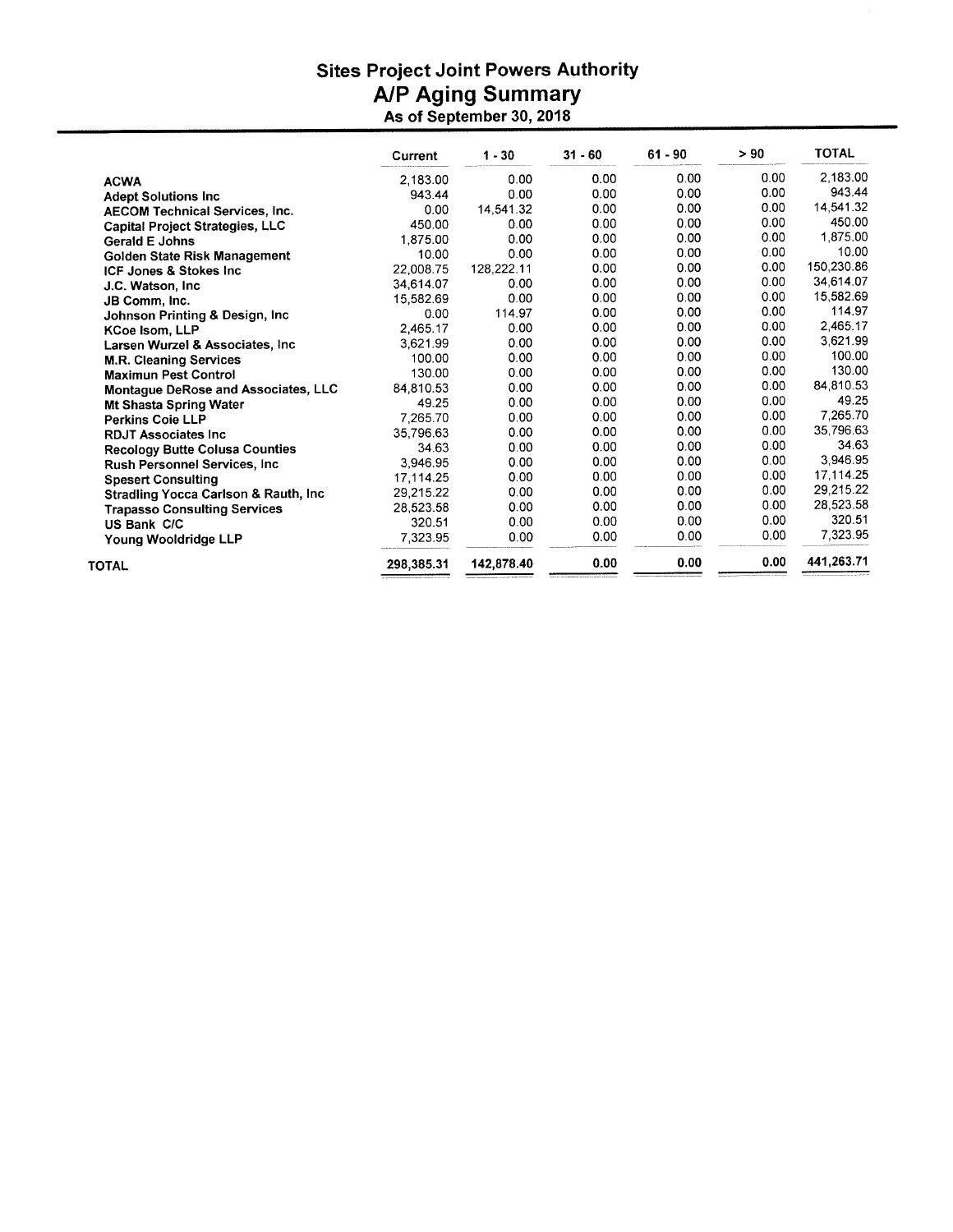#### **Sites Project Joint Powers Authority Profit & Loss** September 2018

|                                                                     | Sep 18            | Jan - Sep 18            |
|---------------------------------------------------------------------|-------------------|-------------------------|
| <b>Ordinary Income/Expense</b>                                      |                   |                         |
| Income                                                              |                   |                         |
| Interest Income                                                     | 188.23            | 689.68                  |
| <b>Membership Admin/Authority</b>                                   | 0.00              | 696,437.50              |
| <b>Total Income</b>                                                 | 188.23            | 697,127.18              |
| <b>Gross Profit</b>                                                 | 188.23            | 697,127.18              |
| <b>Expense</b>                                                      |                   |                         |
| <b>Accounting Expense</b>                                           | 2,465.17          | 26,053.48               |
| Admin Support Gen Manager                                           | 3,946.95          | 36,835.00               |
| <b>Audit Fees</b>                                                   | 0.00              | 22,857.00               |
| <b>Bank Service Fees</b>                                            | 0.00              | 45.00                   |
| <b>Dues and Subscriptions</b>                                       | 0.00              | 360.00                  |
| <b>General Manager</b><br><b>Services</b>                           | 34,614.07         | 312,936.39              |
|                                                                     |                   |                         |
| <b>Total General Manager</b>                                        | 34,614.07         | 312,936.39              |
| Insurance Liability                                                 | 2,193.00          | 2,193.00                |
| <b>Legal Services</b><br><b>General Counsel</b>                     | 7,323.95          | 111,847.92              |
| <b>NEPA &amp; CEQA</b>                                              | 7,265.70          | 12,313.80               |
| <b>Total Legal Services</b>                                         | 14,589.65         | 124,161.72              |
| <b>Office Expenses</b>                                              |                   |                         |
| Cleaning                                                            | 100.00            | 1,800.00                |
| Misc Office & Operating Exp                                         | 369.76            | 5,939.22                |
| <b>Pest Control &amp; Maintenance</b>                               | 164.63            | 647.33                  |
| <b>Supplies</b>                                                     | 114.97            | 114.97                  |
| <b>Total Office Expenses</b>                                        | 749.36            | 8,501.52                |
| <b>Professional Fees</b>                                            |                   |                         |
| <b>Project Advisor</b>                                              | 450.00            | 450.00                  |
| <b>Env Planning/Permits Manager</b>                                 | 35,796.63         | 72,783.25               |
| <b>Bond Counsel</b>                                                 | 29,215.22         | 92,449.22               |
| <b>Financial Advisor</b>                                            | 0.00              | 4,295.00                |
| <b>Municipal Advisor</b>                                            | 84,810.53         | 393,383.85              |
| <b>Project Operations</b>                                           | 1,875.00          | 37,500.00               |
| <b>Environmental/Project Operation</b>                              | 0.00              | 717,811.11              |
| <b>Bus/Comm Manager</b>                                             | 17,114.25         | 155,807.22              |
| Program Ops Manager                                                 | 28,523.58         | 256,958.54<br>45,017.91 |
| <b>Cost Development Model</b>                                       | 3,621.99          | 15,000.00               |
| <b>Cultural Study</b><br><b>Engineering &amp; Technical Service</b> | 0.00<br>14,541.32 | 454,122.32              |
| EPP Manager & Biological Serv                                       | 150,230.86        | 581,974.30              |
| Public Outreach & Engagement                                        | 15,582.69         | 210,043.34              |
| <b>Total Professional Fees</b>                                      | 381,762.07        | 3,037,596.06            |
| Website, Data, Computer Support                                     | 943.44            | 9,564.86                |
| <b>Total Expense</b>                                                | 441,263.71        | 3,581,104.03            |
| <b>Net Ordinary Income</b>                                          | -441,075.48       | -2,883,976.85           |
| Net Income                                                          | -441,075.48       | $-2,883,976.85$         |
|                                                                     |                   |                         |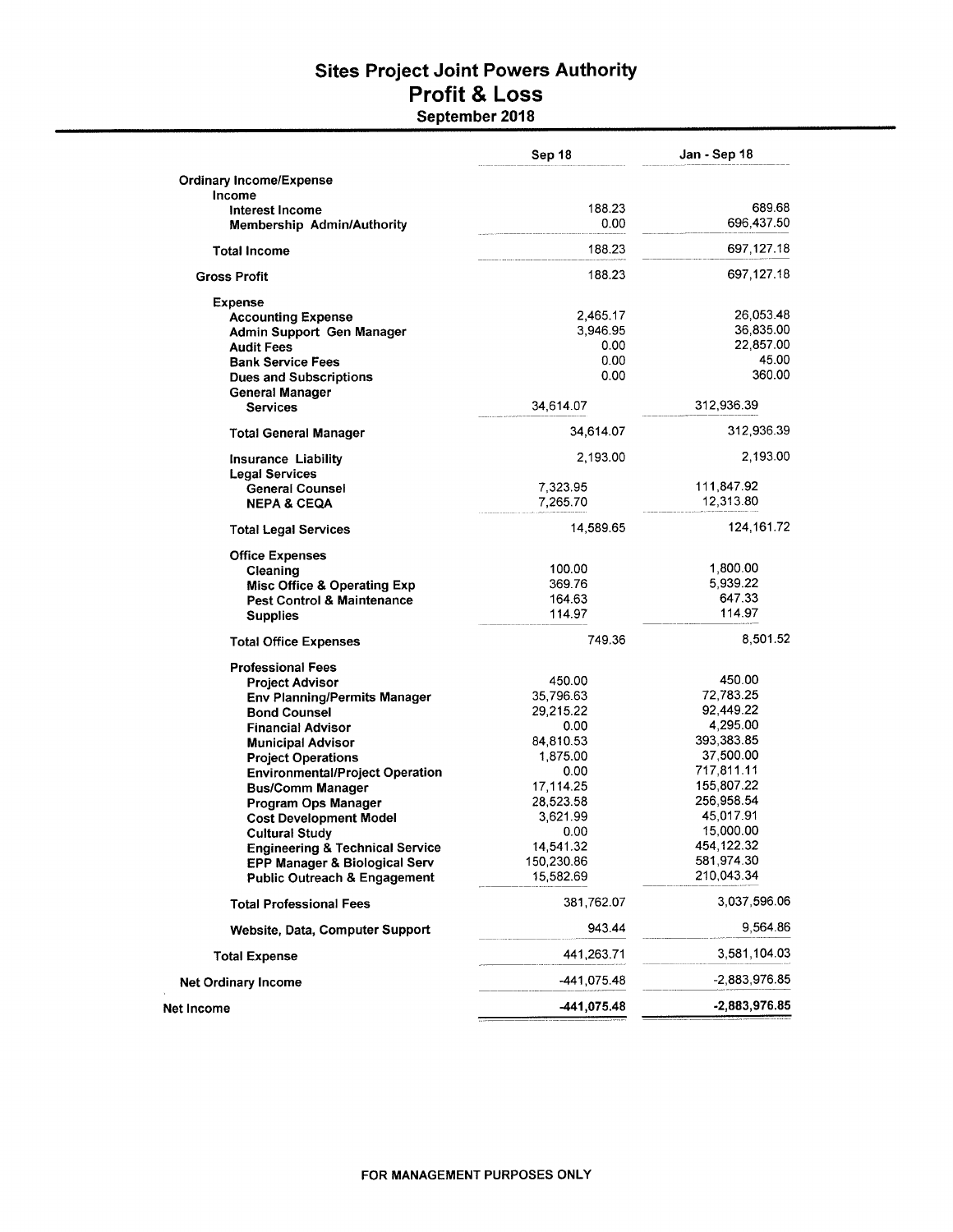## Sites Project Joint Powers Authority<br>Transaction Detail By Account<br>September 2018

| Type                                       | Date                                                | Num                            | Name                                                 | Memo                                               | Class                               | Debit                | Credit          | <b>Balance</b>             |
|--------------------------------------------|-----------------------------------------------------|--------------------------------|------------------------------------------------------|----------------------------------------------------|-------------------------------------|----------------------|-----------------|----------------------------|
| Interest Income<br>Deposit<br>Deposit      | 09/28/2018<br>09/28/2018                            |                                |                                                      | US Bank Interest<br>US Bank Interest               | Authority<br>Reservoir              |                      | 13.18<br>175.05 | 13.18<br>188.23            |
| Total Interest Income                      |                                                     |                                |                                                      |                                                    |                                     | 0.00                 | 188.23          | 188.23                     |
| <b>Accounting Expense</b><br>Bill          | 09/30/2018<br>09/30/2018                            | KC029335<br>KC029335           | KCoe Isom, LLP<br>KCoe Isom, LLP                     | 9/18<br>9/18                                       | Authority<br>Reservoir              | 493.03<br>1,972.14   |                 | -493.03<br>$-2,465.17$     |
| Bill<br><b>Total Accounting Expense</b>    |                                                     |                                |                                                      |                                                    |                                     | 2,465.17             | 0.00            | $-2,465.17$                |
| Admin Support Gen Manager                  |                                                     |                                |                                                      |                                                    |                                     |                      |                 |                            |
| Bill<br>Bill                               | 09/28/2018<br>09/28/2018                            | 122-597 598<br>122-597 598     | Rush Personnel Services,<br>Rush Personnel Services, | 9/18<br>9/18                                       | Authority<br>Reservoir              | 789.39<br>3,157.56   |                 | -789.39<br>$-3,946.95$     |
|                                            | Total Admin Support Gen Manager                     |                                |                                                      |                                                    |                                     | 3,946.95             | 0.00            | $-3,946.95$                |
| General Manager<br><b>Services</b><br>Bill | 09/30/2018                                          | SPA-038                        | J.C. Watson, Inc.                                    | 9/18                                               | Authority                           | 6,592.08             |                 | $-6,592.08$                |
| Bill                                       | 09/30/2018                                          | SPA-038                        | J.C. Watson, Inc.                                    | 9/18                                               | Reservoir                           | 28,021.99            |                 | $-34,614.07$               |
| <b>Total Services</b>                      |                                                     |                                |                                                      |                                                    |                                     | 34,614.07            | 0.00            | $-34,614.07$               |
| <b>Total General Manager</b>               |                                                     |                                |                                                      |                                                    |                                     | 34.614.07            | 0.00            | $-34,614.07$               |
| Insurance Liability<br>Bill<br>Bill        | 09/19/2018<br>09/20/2018                            | S060<br>GS1807100              | <b>ACWA</b><br>Golden State Risk Manage              | policy year 10/18-10/19<br>prorated annual - final | Authority<br>Authority              | 2,183.00<br>10.00    |                 | $-2,183.00$<br>$-2,193.00$ |
| Total Insurance Liability                  |                                                     |                                |                                                      |                                                    |                                     | 2,193.00             | 0.00            | $-2,193.00$                |
| <b>Legal Services</b>                      |                                                     |                                |                                                      |                                                    |                                     |                      |                 |                            |
| <b>General Counsel</b><br>Bill             | 09/30/2018<br>09/30/2018                            | Letter                         | Young Wooldridge LLP<br>Young Wooldridge LLP         |                                                    | Authority<br>Reservoir              | 2,419.05<br>4,904.90 |                 | $-2.419.05$<br>$-7,323.95$ |
| Bill<br><b>Total General Counsel</b>       |                                                     | Letter                         |                                                      |                                                    |                                     | 7,323.95             | 0.00            | -7,323.95                  |
| <b>NEPA &amp; CEQA</b>                     |                                                     |                                |                                                      |                                                    |                                     |                      |                 |                            |
| Bill                                       | 09/24/2018                                          | 5885506                        | Perkins Coie LLP                                     | 9/18                                               | Reservoir                           | 7,265.70             |                 | $-7,265.70$                |
| Total NEPA & CEQA                          |                                                     |                                |                                                      |                                                    |                                     | 7,265.70             | 0.00            | -7,265.70                  |
| <b>Total Legal Services</b>                |                                                     |                                |                                                      |                                                    |                                     | 14,589.65            | 0.00            | -14,589.65                 |
| <b>Office Expenses</b><br>Cleaning<br>Bill | 09/29/2018                                          | 090                            | M.R. Cleaning Services                               | 9/18                                               | Authority                           | 100.00               |                 | $-100.00$                  |
| <b>Total Cleaning</b>                      |                                                     |                                |                                                      |                                                    |                                     | 100.00               | 0.00            | $-100.00$                  |
|                                            | Misc Office & Operating Exp                         |                                |                                                      |                                                    |                                     | 49.25                |                 | $-49.25$                   |
| Bill<br>Bill<br>Bill                       | 09/30/2018<br>09/30/2018<br>09/30/2018              | 426166 431<br>Online<br>Online | Mt Shasta Spring Water<br>US Bank C/C<br>US Bank C/C | 9/18 10/18<br>9/18<br>9/18                         | Authority<br>Authority<br>Reservoir | 160.36<br>160.15     |                 | -209.61<br>-369.76         |
|                                            | Total Misc Office & Operating Exp                   |                                |                                                      |                                                    |                                     | 369.76               | 0.00            | $-369.76$                  |
| Bill                                       | <b>Pest Control &amp; Maintenance</b><br>09/26/2018 | 35101930                       | Recology Butte Colusa Co                             | 9/18                                               | Authority                           | 34.63                |                 | $-34.63$                   |
| Bill                                       | 09/27/2018                                          | 47097 97293                    | Maximun Pest Control                                 | 8/18 9/18                                          | Authority                           | 130.00               |                 | $-164.63$                  |
|                                            | Total Pest Control & Maintenance                    |                                |                                                      |                                                    |                                     | 164.63               | 0.00            | $-164.63$                  |
| <b>Supplies</b><br>Bill                    | 09/19/2018                                          | 62914                          | Johnson Printing & Design                            | 9/18                                               | Authority                           | 114.97               |                 | $-114.97$                  |
| <b>Total Supplies</b>                      |                                                     |                                |                                                      |                                                    |                                     | 114.97               | 0.00            | $-114.97$                  |
| <b>Total Office Expenses</b>               |                                                     |                                |                                                      |                                                    |                                     | 749.36               | 0.00            | $-749.36$                  |
| <b>Professional Fees</b>                   |                                                     |                                |                                                      |                                                    |                                     |                      |                 |                            |
| <b>Project Advisor</b><br>Bill             | 09/30/2018                                          | S113-001-1                     | Capital Project Strategies,                          | 9/18                                               | Reservoir                           | 450.00               |                 | $-450.00$                  |
| <b>Total Project Advisor</b>               |                                                     |                                |                                                      |                                                    |                                     | 450.00               | 0.00            | -450.00                    |
| Bill                                       | Env Planning/Permits Manager<br>09/30/2018          | 02-2018                        | RDJT Associates Inc                                  | 9/18                                               | Reservoir                           | 35,796.63            |                 | -35,796.63                 |
|                                            | Total Env Planning/Permits Manager                  |                                |                                                      |                                                    |                                     | 35,796.63            | 0.00            | -35,796.63                 |
| <b>Bond Counsel</b><br>Bill                | 09/25/2018                                          | 0535                           | Stradling Yocca Carlson &                            | 8/18                                               | Reservoir                           | 29,215.22            |                 | $-29,215.22$               |
| <b>Total Bond Counsel</b>                  |                                                     |                                |                                                      |                                                    |                                     | 29,215.22            | 0.00            | $-29,215.22$               |
| <b>Municipal Advisor</b>                   |                                                     |                                | Montague DeRose and As                               | 8/18                                               | Reservoir                           | 84,810.53            |                 | -84,810.53                 |
| Bill<br>Total Municipal Advisor            | 09/30/2018                                          | 4511Sites                      |                                                      |                                                    |                                     | 84,810.53            | 0.00            | -84,810.53                 |
| <b>Project Operations</b>                  |                                                     |                                |                                                      |                                                    |                                     |                      |                 |                            |
| Bill                                       | 09/30/2018                                          | Letter                         | Gerald E Johns                                       | 9/18                                               | Reservoir                           | 1,875.00             |                 | $-1,875.00$                |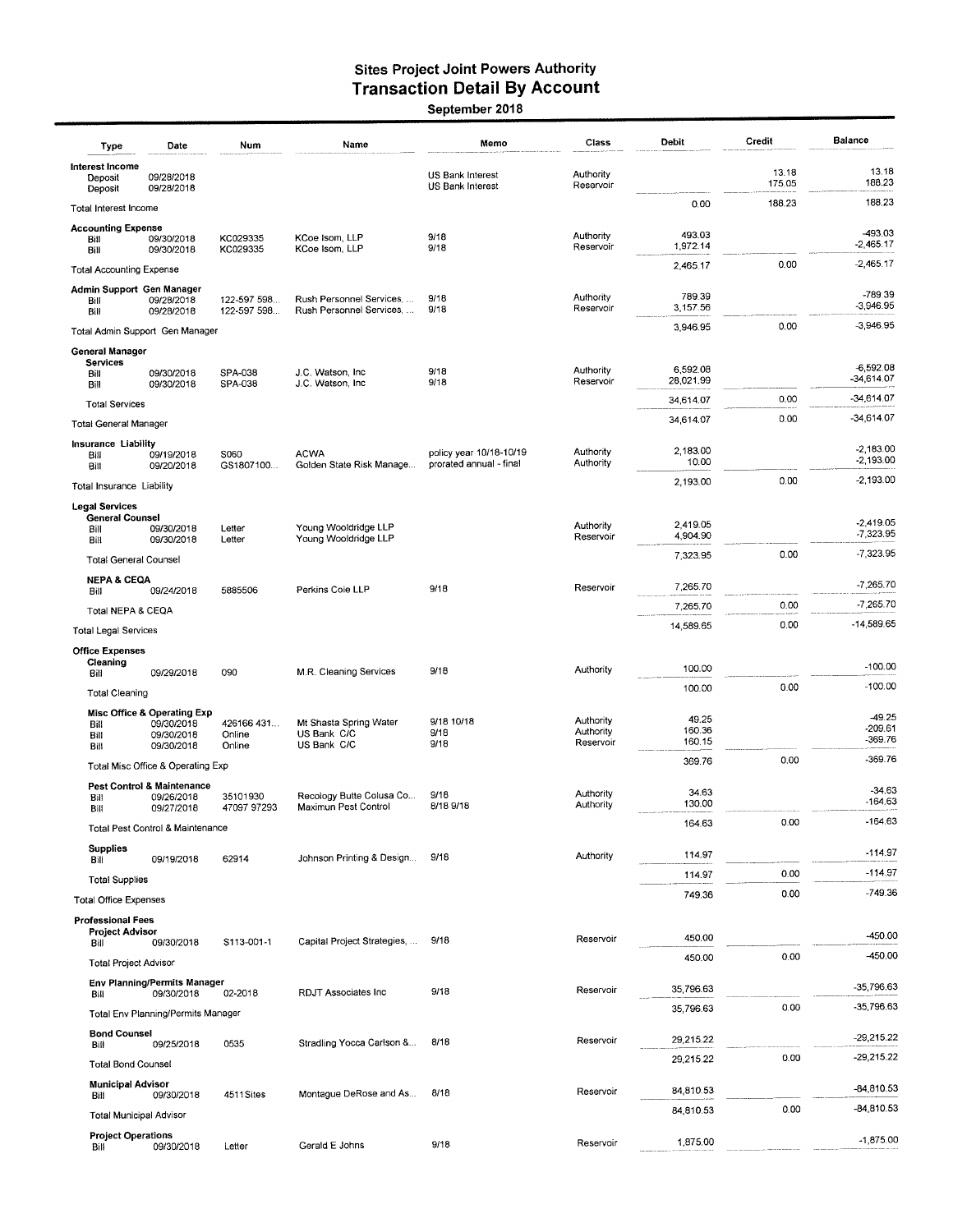### Sites Project Joint Powers Authority<br>Transaction Detail By Account September 2018

| Type                            | Date                                                     | Num                       | Name                                              | Memo                   | Class                  | <b>Debit</b>            | Credit | <b>Balance</b>               |
|---------------------------------|----------------------------------------------------------|---------------------------|---------------------------------------------------|------------------------|------------------------|-------------------------|--------|------------------------------|
| <b>Total Project Operations</b> |                                                          |                           |                                                   |                        |                        | 1,875.00                | 0.00   | $-1,875.00$                  |
| <b>Bus/Comm Manager</b><br>Bill | 09/30/2018                                               | $10 - 18$                 | <b>Spesert Consulting</b>                         | 9/18                   | Reservoir              | 17,114.25               |        | $-17, 114.25$                |
|                                 | Total Bus/Comm Manager                                   |                           |                                                   |                        |                        | 17,114.25               | 0.00   | $-17.114.25$                 |
| Program Ops Manager             |                                                          |                           |                                                   |                        |                        |                         |        |                              |
| Bill                            | 09/30/2018                                               | SP17-13                   | Trapasso Consulting Servi                         | 9/18                   | Reservoir              | 28,523.58               |        | $-28,523.58$                 |
|                                 | Total Program Ops Manager                                |                           |                                                   |                        |                        | 28,523.58               | 0.00   | $-28,523.58$                 |
| Bill                            | <b>Cost Development Model</b><br>09/06/2018              | 1609000-0818              | Larsen Wurzel & Associat                          | 8/18                   | Reservoir              | 3.621.99                |        | $-3,621.99$                  |
|                                 | Total Cost Development Model                             |                           |                                                   |                        |                        | 3,621.99                | 0.00   | $-3,621.99$                  |
| Bill                            | <b>Engineering &amp; Technical Service</b><br>09/11/2018 | 2000109622                | <b>AECOM Technical Service</b>                    | 8/18                   | Reservoir              | 14,541.32               |        | $-14,541.32$                 |
|                                 | Total Engineering & Technical Service                    |                           |                                                   |                        |                        | 14.541.32               | 0.00   | $-14,541.32$                 |
|                                 | EPP Manager & Biological Serv                            |                           |                                                   |                        |                        |                         |        |                              |
| Bill<br>Bill                    | 09/19/2018<br>09/24/2018                                 | 0132997<br>0133128        | ICF Jones & Stokes Inc<br>ICF Jones & Stokes Inc  | 7/18<br>8/18           | Reservoir<br>Reservoir | 128.222.11<br>22,008.75 |        | $-128,222.11$<br>-150,230.86 |
|                                 | Total EPP Manager & Biological Serv                      |                           |                                                   |                        |                        | 150,230.86              | 0.00   | $-150,230.86$                |
|                                 | Public Outreach & Engagement                             |                           |                                                   |                        |                        |                         |        |                              |
| Bill<br>Bill                    | 09/30/2018<br>09/30/2018                                 | 0918<br>0918              | JB Comm, Inc.<br>JB Comm, Inc.                    | 9/18<br>9/18           | Authority<br>Reservoir | 8,463.00<br>7,119.69    |        | $-8.463.00$<br>$-15,582.69$  |
|                                 | Total Public Outreach & Engagement                       |                           |                                                   |                        |                        | 15,582.69               | 0.00   | $-15.582.69$                 |
| <b>Total Professional Fees</b>  |                                                          |                           |                                                   |                        |                        | 381,762.07              | 0.00   | -381,762.07                  |
|                                 | Website, Data, Computer Support                          |                           |                                                   |                        |                        |                         |        |                              |
| Bill<br>Bill                    | 09/30/2018<br>09/30/2018                                 | 134659 135.<br>134659 135 | <b>Adept Solutions Inc</b><br>Adept Solutions Inc | 8/18 9/18<br>8/18 9/18 | Authority<br>Reservoir | 188.69<br>754.75        |        | $-188.69$<br>$-943.44$       |
|                                 | Total Website, Data, Computer Support                    |                           |                                                   |                        |                        | 943.44                  | 0.00   | $-943.44$                    |
| OTAL                            |                                                          |                           |                                                   |                        |                        | 441,263.71              | 188.23 | -441,075.48                  |
|                                 |                                                          |                           |                                                   |                        |                        |                         |        |                              |

**TOT**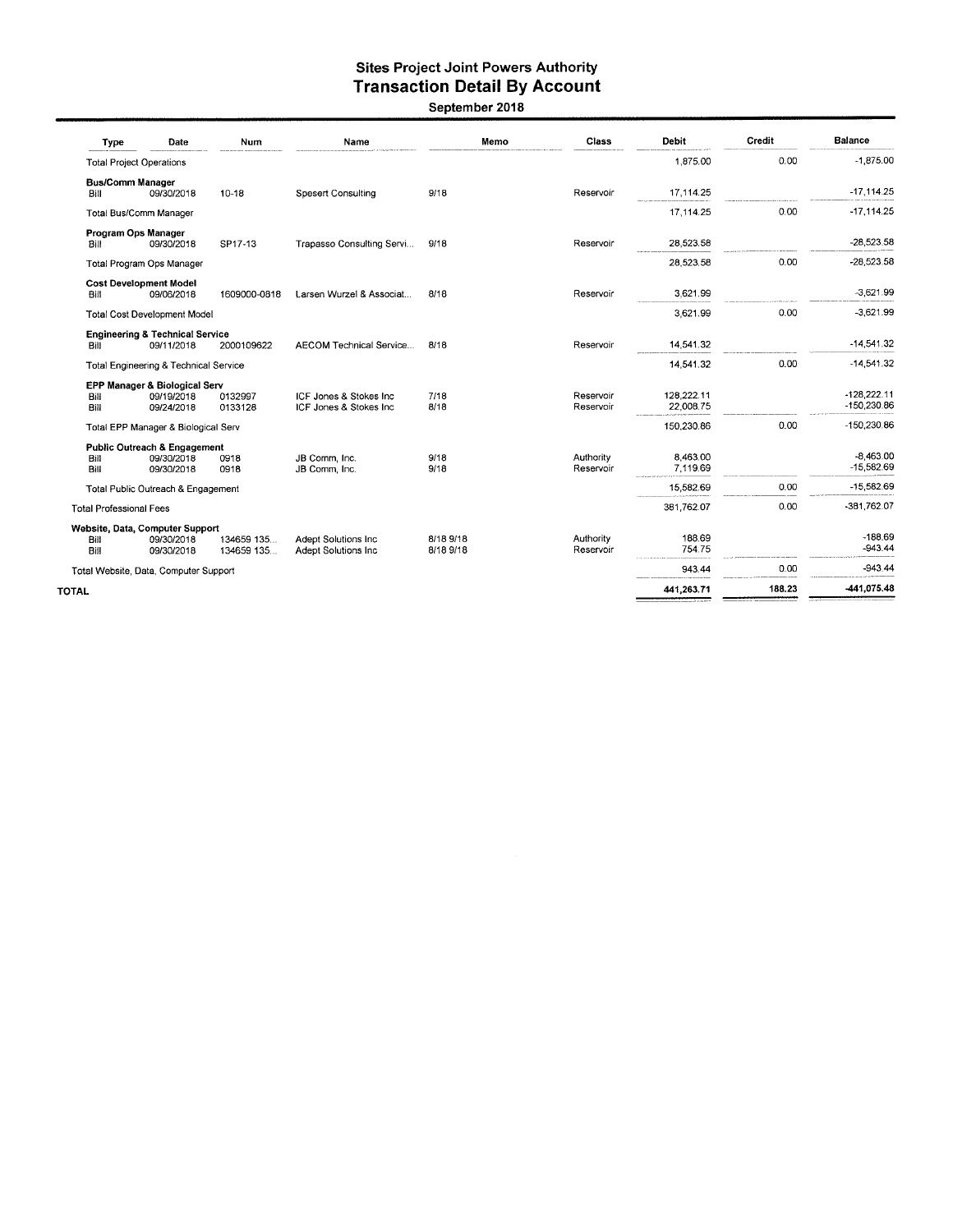## **Sites Project Joint Powers Authority** Balance Sheet by Class<br>As of September 30, 2018

|                                                               | <b>Authority</b> | Reservoir       | <b>TOTAL</b>                  |
|---------------------------------------------------------------|------------------|-----------------|-------------------------------|
| <b>ASSETS</b>                                                 |                  |                 |                               |
| <b>Current Assets</b>                                         |                  |                 |                               |
| <b>Checking/Savings</b><br><b>US Bank Savings Account</b>     | 323,252.80       | 4,137,262.95    | 4,460,515.75                  |
| <b>US Bank Checking</b>                                       | 189,836.27       | 11,376.56       | 201,212.83                    |
| <b>Total Checking/Savings</b>                                 | 513,089.07       | 4,148,639.51    | 4,661,728.58                  |
| <b>Accounts Receivable</b>                                    |                  |                 |                               |
| <b>Accounts Rec Members</b>                                   |                  |                 |                               |
| <b>Membership - Authority</b>                                 | 118,180.67       | -69,000.00      | 49,180.67<br>21,560.00        |
| Membership - Reservoir                                        | $-70,293.77$     | 91,853.77       |                               |
| <b>Total Accounts Rec Members</b>                             | 47,886.90        | 22,853.77       | 70,740.67                     |
| <b>Total Accounts Receivable</b>                              | 47,886.90        | 22,853.77       | 70,740.67                     |
| <b>Other Current Assets</b><br><b>Prepaid Expenses</b>        | 1,637.24         | 0.00            | 1,637.24                      |
| <b>Total Other Current Assets</b>                             | 1,637.24         | 0.00            | 1,637.24                      |
|                                                               |                  |                 | 4,734,106.49                  |
| <b>Total Current Assets</b>                                   | 562,613.21       | 4,171,493.28    |                               |
| <b>TOTAL ASSETS</b>                                           | 562,613.21       | 4,171,493.28    | 4,734,106.49                  |
| <b>LIABILITIES &amp; EQUITY</b>                               |                  |                 |                               |
| Liabilities                                                   |                  |                 |                               |
| <b>Current Liabilities</b>                                    |                  |                 |                               |
| <b>Accounts Payable</b><br><b>Accounts Payable</b>            | 21,727.45        | 419,536.26      | 441,263.71                    |
| <b>Total Accounts Payable</b>                                 | 21,727.45        | 419,536.26      | 441,263.71                    |
|                                                               |                  | 419,536.26      | 441,263.71                    |
| <b>Total Current Liabilities</b>                              | 21,727.45        |                 |                               |
| Long Term Liabilities                                         |                  |                 |                               |
| <b>Deferred Revenue</b><br><b>Prepaid Membership Accounts</b> | 27,852.50        | 0.00            | 27,852.50                     |
| <b>Total Deferred Revenue</b>                                 | 27,852.50        | 0.00            | 27.852.50                     |
| <b>Total Long Term Liabilities</b>                            | 27,852.50        | 0.00            | 27,852.50                     |
| <b>Total Liabilities</b>                                      | 49,579.95        | 419,536.26      | 469,116.21                    |
| Eauity                                                        |                  |                 |                               |
| <b>Net Assets</b>                                             | 114,307.93       | 1,814,908.65    | 1,929,216.58                  |
| <b>Retained Earnings</b>                                      | 63,737.26        | 5,156,013.29    | 5,219,750.55<br>-2.883,976.85 |
| Net Income                                                    | 334,988.07       | $-3,218,964.92$ |                               |
| <b>Total Equity</b>                                           | 513,033.26       | 3,751,957.02    | 4,264,990.28                  |
| TOTAL LIABILITIES & EQUITY                                    | 562,613.21       | 4,171,493.28    | 4,734,106.49                  |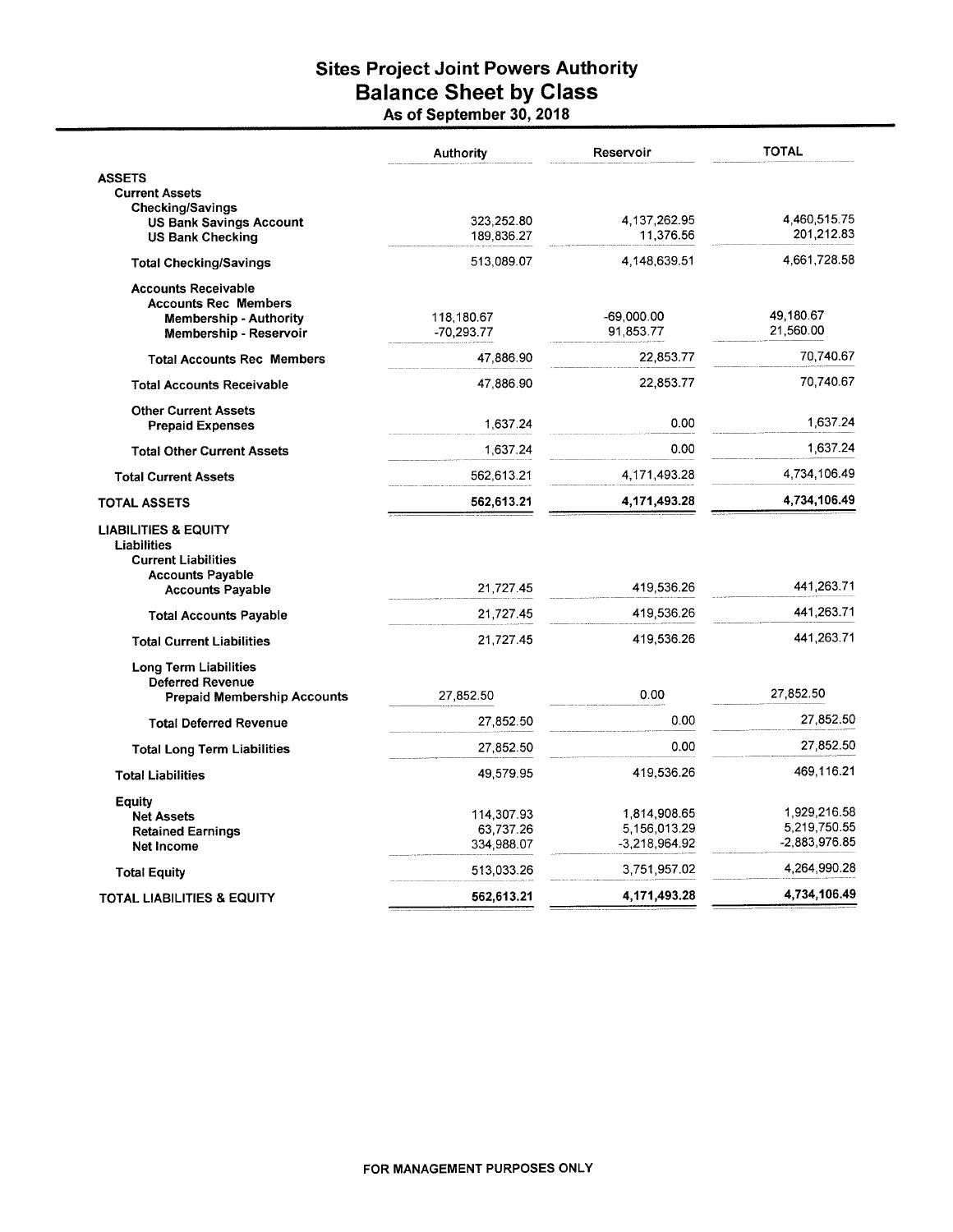# Sites Project Joint Powers Authority<br>Profit & Loss by Class<br>September 2018

|                                            | <b>Authority</b> | Reservoir   | <b>TOTAL</b> |
|--------------------------------------------|------------------|-------------|--------------|
| <b>Ordinary Income/Expense</b>             |                  |             |              |
| Income                                     |                  |             |              |
| Interest Income                            | 13.18            | 175.05      | 188.23       |
| <b>Total Income</b>                        | 13.18            | 175.05      | 188.23       |
| <b>Gross Profit</b>                        | 13.18            | 175.05      | 188.23       |
| <b>Expense</b>                             |                  |             |              |
| <b>Accounting Expense</b>                  | 493.03           | 1,972.14    | 2,465.17     |
| Admin Support Gen Manager                  | 789.39           | 3,157.56    | 3,946.95     |
| General Manager                            |                  |             |              |
| <b>Services</b>                            | 6,592.08         | 28,021.99   | 34,614.07    |
| <b>Total General Manager</b>               | 6,592.08         | 28,021.99   | 34,614.07    |
|                                            | 2,193.00         | 0.00        | 2,193.00     |
| Insurance Liability                        |                  |             |              |
| <b>Legal Services</b>                      | 2.419.05         | 4,904.90    | 7,323.95     |
| <b>General Counsel</b>                     | 0.00             | 7,265.70    | 7,265.70     |
| <b>NEPA &amp; CEQA</b>                     |                  |             |              |
| <b>Total Legal Services</b>                | 2,419.05         | 12,170.60   | 14,589.65    |
| <b>Office Expenses</b>                     |                  |             |              |
| Cleaning                                   | 100.00           | 0.00        | 100.00       |
| <b>Misc Office &amp; Operating Exp</b>     | 209.61           | 160.15      | 369.76       |
| <b>Pest Control &amp; Maintenance</b>      | 164.63           | 0.00        | 164.63       |
| <b>Supplies</b>                            | 114.97           | 0.00        | 114.97       |
| <b>Total Office Expenses</b>               | 589.21           | 160.15      | 749.36       |
| <b>Professional Fees</b>                   |                  |             |              |
| <b>Project Advisor</b>                     | 0.00             | 450.00      | 450.00       |
| <b>Env Planning/Permits Manager</b>        | 0.00             | 35,796.63   | 35,796.63    |
| <b>Bond Counsel</b>                        | 0.00             | 29,215.22   | 29,215.22    |
| <b>Municipal Advisor</b>                   | 0.00             | 84,810.53   | 84,810.53    |
| <b>Project Operations</b>                  | 0.00             | 1,875.00    | 1,875.00     |
| <b>Bus/Comm Manager</b>                    | 0.00             | 17,114.25   | 17,114.25    |
| Program Ops Manager                        | 0.00             | 28,523.58   | 28,523.58    |
| <b>Cost Development Model</b>              | 0.00             | 3,621.99    | 3,621.99     |
| <b>Engineering &amp; Technical Service</b> | 0.00             | 14,541.32   | 14,541.32    |
| EPP Manager & Biological Serv              | 0.00             | 150,230.86  | 150,230.86   |
| <b>Public Outreach &amp; Engagement</b>    | 8,463.00         | 7,119.69    | 15,582.69    |
| <b>Total Professional Fees</b>             | 8,463.00         | 373,299.07  | 381,762.07   |
| Website, Data, Computer Support            | 188.69           | 754.75      | 943.44       |
| <b>Total Expense</b>                       | 21,727.45        | 419,536.26  | 441,263.71   |
| <b>Net Ordinary Income</b>                 | -21,714.27       | -419,361.21 | -441,075.48  |
| <b>Net Income</b>                          | $-21,714.27$     | -419,361.21 | -441.075.48  |